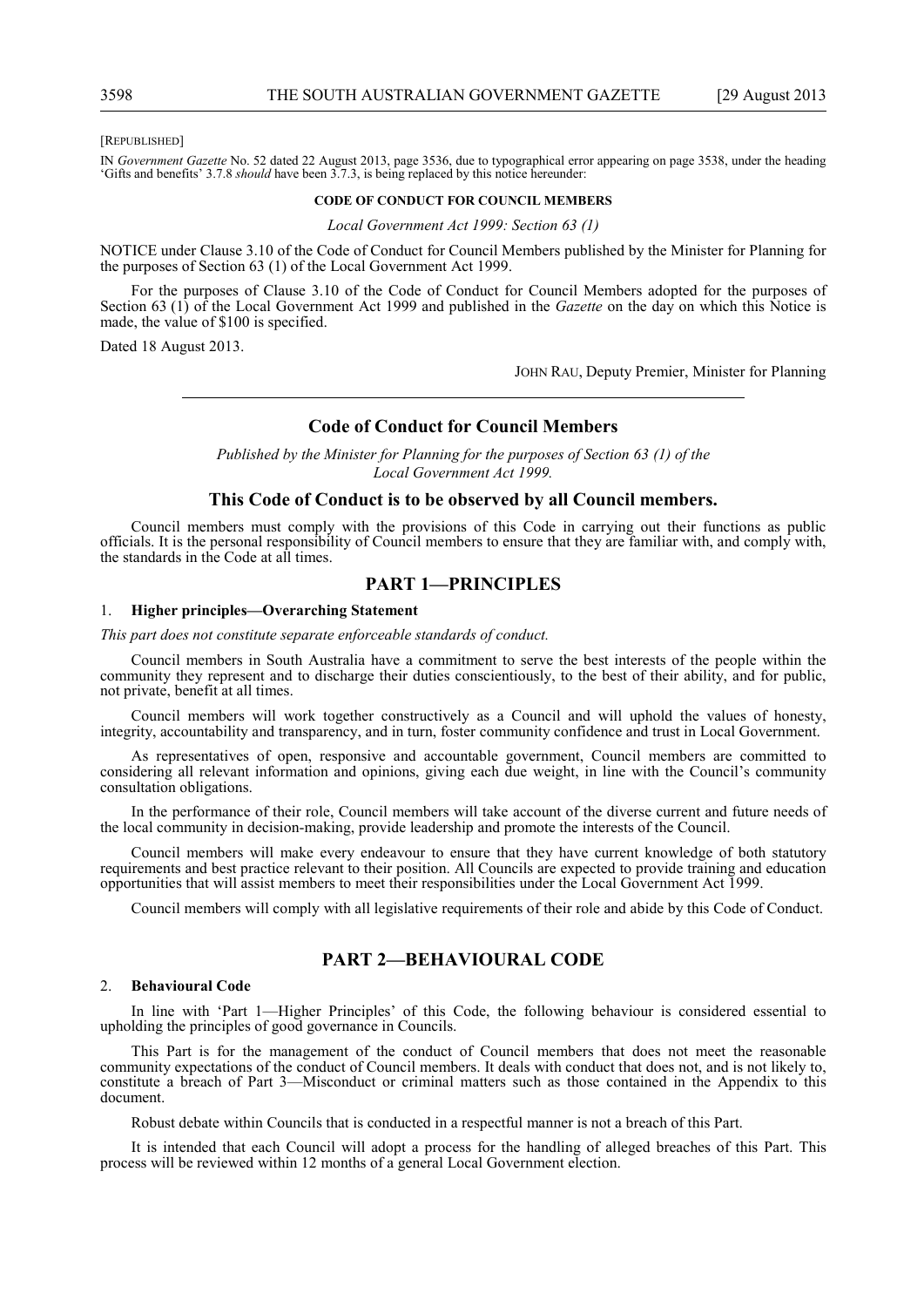# Council members must:

# **General behaviour**

- 2.1 Show commitment and discharge duties conscientiously.
- 2.2 Act in a way that generates community trust and confidence in the Council.
- 2.3 Act in a reasonable, just, respectful and non-discriminatory way when dealing with people.
- 2.4 Show respect for others if making comments publicly.
- 2.5 Ensure that personal comments to the media or other public comments, on Council decisions and other matters, clearly indicate that it is a private view, and not that of the Council.

# **Responsibilities as a member of Council**

- 2.6 Comply with all Council policies, codes and resolutions.
- 2.7 Deal with information received in their capacity as Council members in a responsible manner.
- 2.8 Endeavour to provide accurate information to the Council and to the public at all times.

# **Relationship with fellow Council Members**

- 2.9 Endeavour to establish and maintain a respectful relationship with all Council members, regardless of differences of views and opinions.
- 2.10 Not bully or harass other Council members.

# **Relationship with Council staff**

- 2.11 Not bully or harass Council staff.
- 2.12 Direct all requests for information from the Council administration to the Council's Chief Executive Officer or nominated delegate/s.
- 2.13 Direct all requests for work or actions by Council staff to the Council's Chief Executive Officer or nominated delegate/s.
- 2.14 Refrain from directing or influencing Council staff with respect to the way in which these employees perform their duties.

# **Requirement to report breach of Part 3**

- 2.15 A Council member who is of the opinion that a breach of Part 3 of this Code (Misconduct)— has occurred, or is currently occurring, must report the breach to the Principal Member of the Council or Chief Executive Officer, the Ombudsman or the Office for Public Integrity.
- 2.16 A failure to report an alleged or suspected breach of Part 3 of this Code is in itself a breach under this Part (Behavioural Code).

# **Complaints**

- 2.17 Any person may make a complaint about a Council member under the Behavioural Code.
- 2.18 Complaints about behaviour alleged to have breached the Behavioural Code should be brought to the attention of the Principal Member or Chief Executive Officer of the Council, or nominated delegate/s.
- 2.19 A complaint may be investigated and resolved in any manner which that Council deems appropriate in its process for handling alleged breaches of this Part. This can include, but is not limited to: a mediator or conciliator, the Local Government Governance Panel, a regional governance panel or an independent investigator.
- 2.20 A complaint may be considered within this process to be trivial, vexatious or frivolous, and accordingly not investigated.
- 2.21 A failure of a Council member to cooperate with the Council's process for handling alleged breaches of this Part may be referred for investigation under Part 3.
- 2.22 A failure of a Council member to comply with a finding of an investigation under this Part, adopted by the Council, may be referred for investigation under Part 3.
- 2.23 Repeated or sustained breaches of this Part by the same Council member may be referred, by resolution of the Council, to the relevant authority as a breach of Part 3.
- 2.24 A breach of the Behavioural Code must be the subject of a report to a public meeting of the Council.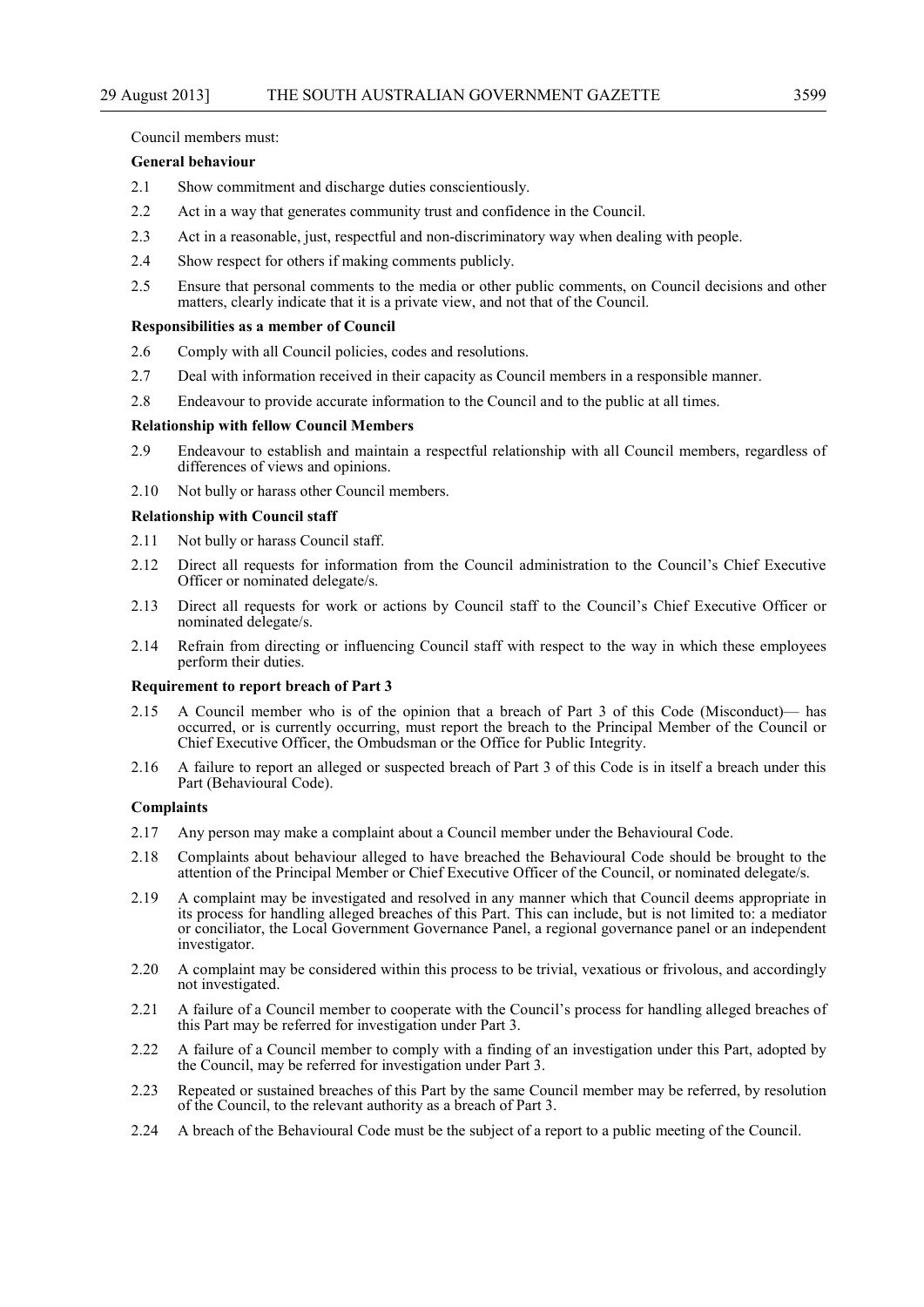# **Findings**

- 2.25 If, following investigation under the Council's complaints handling process, a breach of the Behavioural Code by a Council member is found, the Council may, by resolution:
	- 2.25.1 Take no action;
	- 2.25.2 Pass a censure motion in respect of the Council member;
	- 2.25.3 Request a public apology, whether written or verbal;
	- 2.25.4 Request the Council member to attend training on the specific topic found to have been breached;
	- 2.25.5 Resolve to remove or suspend the Council member from a position within the Council (not including the member's elected position on Council);
	- 2.25.6 Request the member to repay monies to the Council.

#### **PART 3—MISCONDUCT**

## **3. Misconduct**

Failure by a Council member to comply with this Part constitutes misconduct. The provisions within this Part may refer to statutory matters under the Local Government Act 1999. Any breach of these provisions will be investigated under that legislation.

Any person may report an alleged breach of this Part to the Council, the Ombudsman, the Electoral Commissioner (for alleged breaches of Code 3.8) or the Office for Public Integrity. Alleged breaches of this Part made to a Council or to the Office for Public Integrity may be referred to the Ombudsman for investigation under Section 263 of the Local Government Act 1999, by the Council's Chief Executive Officer or by the Independent Commissioner Against Corruption, where he or she so determines.

A report from the Ombudsman that finds a Council member has breached this Part (Misconduct) of the Code of Conduct must be provided to a public meeting of the Council. The Council must pass resolutions, that give effect to any recommendations received from the Ombudsman, within two ordinary meetings of the Council following the receipt of these recommendations.

An investigation under Part 3 of this Code does not preclude an investigation being launched as a potential breach of the criminal matters listed in the Appendix to this document.

#### **Member duties**

Council members must:

- 3.1 Act honestly at all times in the performance and discharge of their official functions and duties;
- 3.2 Perform and discharge their official functions and duties with reasonable care and diligence at all times;
- 3.3 Not release or divulge information that the Council has ordered be kept confidential, or that the Council member should reasonably know is information that is confidential, including information that is considered by Council in confidence;
- 3.4 Not exercise or perform, or purport to exercise or perform, a power, duty or function that he or she is not authorised to exercise or perform;
- 3.5 Not attempt to improperly direct a member of Council staff to act in their capacity as a Local Government employee for an unauthorised purpose;
- 3.6 Ensure that relationships with external parties cannot amount to interference by improper influence, affecting judgement, decisions and/or actions.

#### **Gifts and benefits**

- 3.7 Council members must not:
	- 3.7.1 Seek gifts or benefits of any kind;
	- 3.7.2 Accept any gift or benefit that may create a sense of obligation on their part or may be perceived to be intended or likely to influence them in carrying out their public duty;
	- 3.7.3 Accept any gift or benefit from any person who is in, or who seeks to be in, any contractual relationship with the Council.
- 3.8 Notwithstanding Code 3.7, Council members may accept campaign donations as provided for in the Local Government (Elections) Act 1999.
- 3.9 Notwithstanding Code 3.7.3, Council members may accept hospitality provided in the context of performing their duties, including: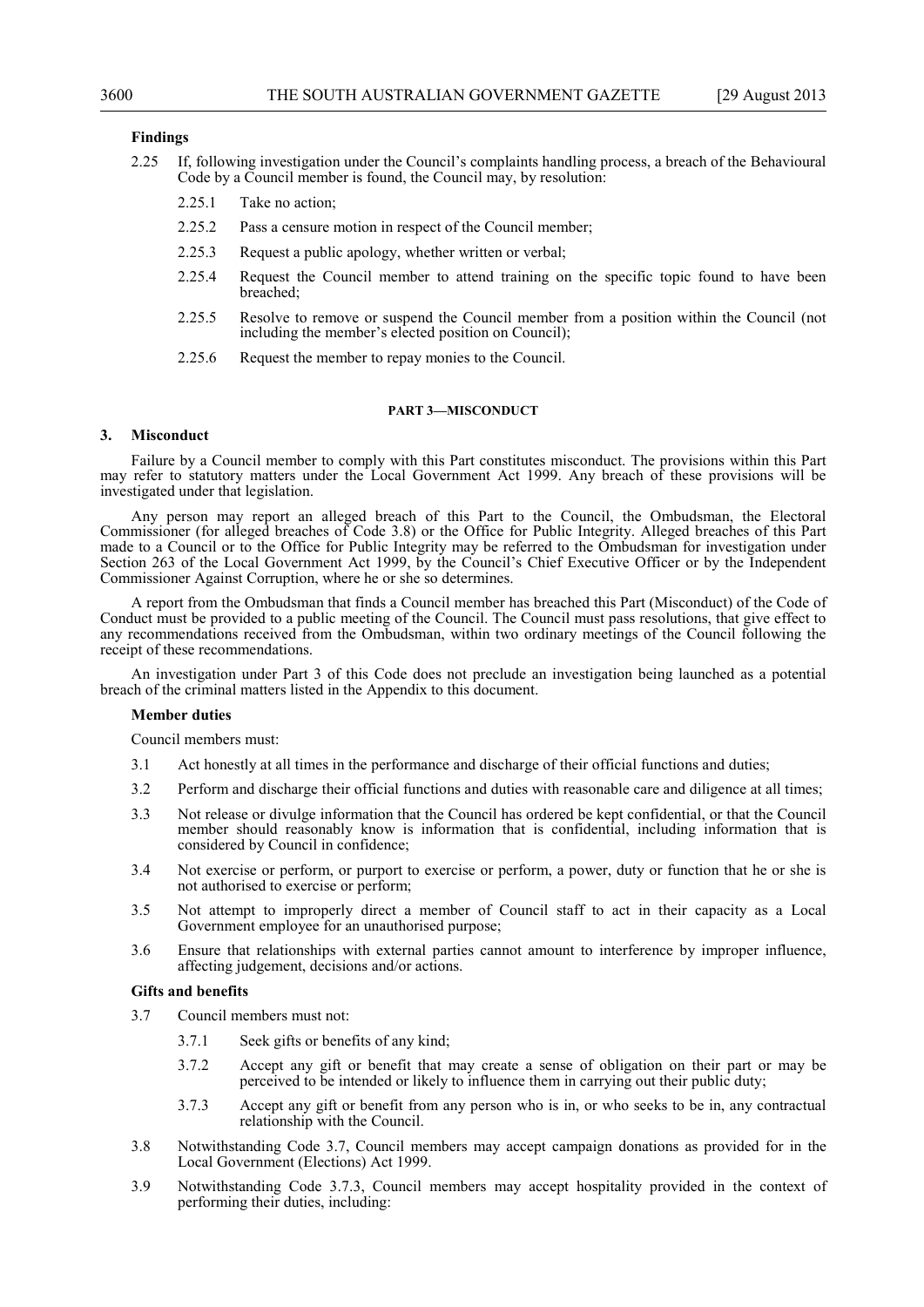- 3.9.1 Free or subsidised meals, beverages or refreshments of reasonable value provided in conjunction with:
	- 3.9.1.2 Council work related events such as training, education sessions workshops and conferences;
	- 3.9.1.3 Council functions or events;
	- 3.9.1.4 Social functions organised by groups such as Council committees and community organisations.
- 3.9.2 Invitations to, and attendance at, local social, cultural or sporting events.
- 3.10 Where Council members receive a gift or benefit of more than a value published in the *Government Gazette* by the Minister from time to time, details of each gift or benefit must be recorded within a gifts and benefits register maintained and updated quarterly by the Council's Chief Executive Officer. This register must be made available for inspection at the principal office of the Council and on the Council website.

#### **Register of Interests**

3.11 Council members must lodge with the Council a complete and accurate primary return of their interests, and subsequent ordinary returns, as required by legislation.

#### **Campaign donation returns**

3.12 Council members must ensure that following each election an accurate campaign donation return is provided to the Chief Executive Officer of the Council as required by legislation.

#### **Conflict of interest**

3.13 Council members must be committed to making decisions without bias and in the best interests of the whole community and comply with the relevant conflict of interest provisions of the Local Government Act 1999.

#### **Misuse of Council resources**

- 3.14 Council members using Council resources must do so effectively and prudently.
- 3.15 Council members must not use Council resources, including services of Council staff, for private purposes, unless legally or properly authorised to do so, and payments are made where appropriate.
- 3.16 Council members must not use public funds or resources in a manner that is irregular or unauthorised.

#### **Repeated or sustained breaches of Part 2**

- 3.17 At the discretion of the Council to which the member is elected, repeated or sustained inappropriate behaviour, as listed in Part 2, may be escalated to an allegation of misconduct under this Part.
- 3.18 A failure to comply with a finding of inappropriate behaviour (by the Council, independent investigator or Ombudsman) under Part 2 is also grounds for a complaint under this Part.

# **APPENDIX—CRIMINAL MATTERS**

The matters within this Appendix are matters for which a criminal penalty attaches. As separate legislation operates to cover such conduct, this part does not form part of the Code of Conduct for Council Members.

Allegations of conduct breaching these matters will be investigated in accordance with the legislation governing that conduct and they are included within this document only in order to provide a complete overview of the standards of conduct and behaviour expected of Council members.

Alleged breaches of matters outlined in this Appendix should be reported to the Office for Public Integrity in the first instance.

#### *Breaches of the Local Government Act 1999*

#### **Member duties**

A member of a Council must not, whether within or outside the State, make improper use of information acquired by virtue of his or her position as a member of the Council to gain, directly or indirectly, an advantage for himself or herself or for another person or to cause detriment to the Council (Section 62 (3)).

A member of a Council must not, whether within or outside the State, make improper use of his or her position as a member of the Council to gain, directly or indirectly, an advantage for himself or herself or for another person or to cause detriment to the Council (Section 62 (4)).